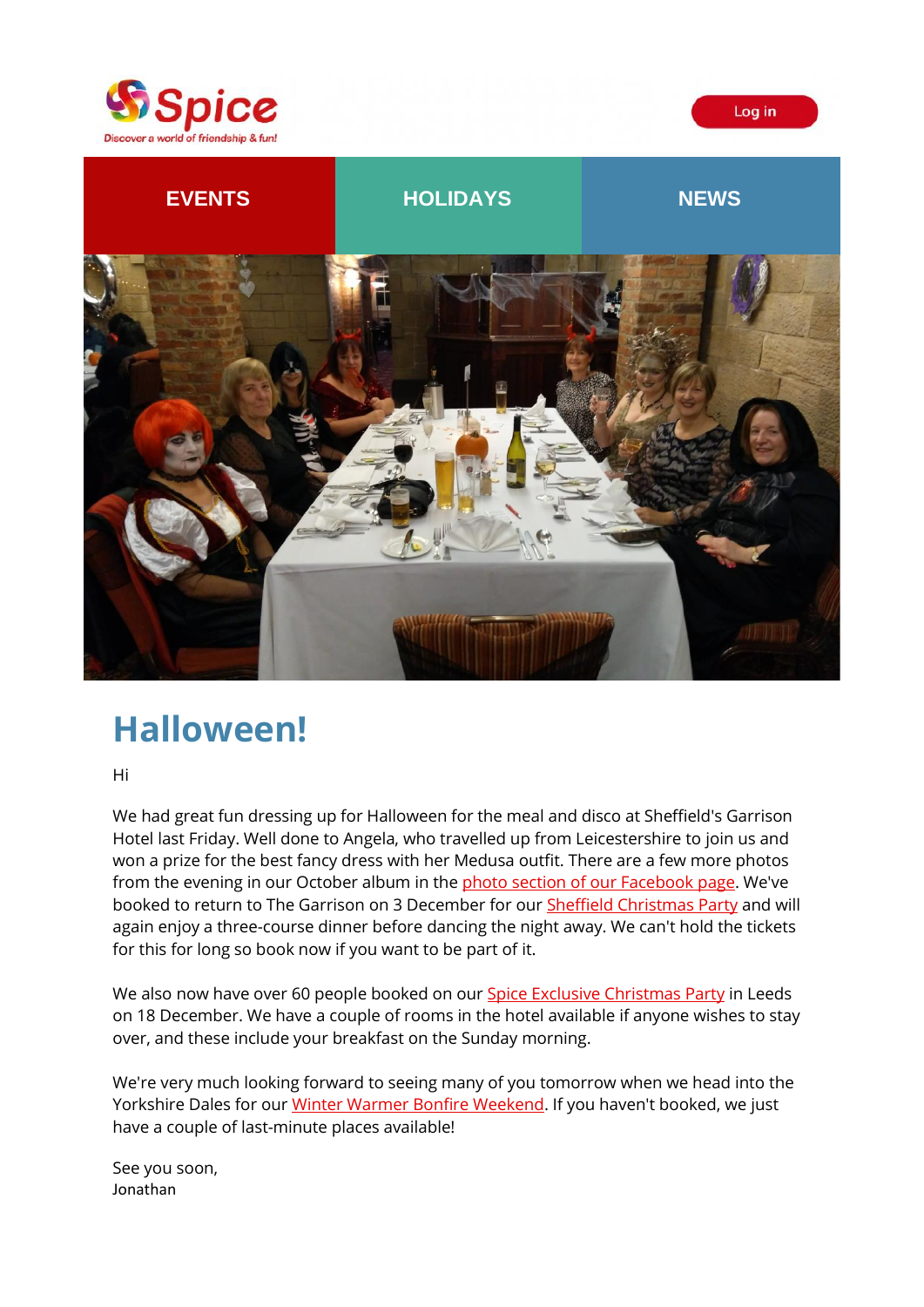

# **Sherwood Weekend**

It looks like great fun was had by all at the Autumn Colours of Sherwood Halloween Weekend last week. This one was organised by Lauren at Spice Manchester, but it was great to see lots of Yorkshire members going along. Remember that all Spice events are open to all members across the country - there's a huge amount to choose from!

**[Find out more](https://spiceuk.lt.acemlna.com/Prod/link-tracker?redirectUrl=aHR0cHMlM0ElMkYlMkZ3d3cuc3BpY2V1ay5jb20lMkZldmVudHMtaG9saWRheXMlM0Zvd25lciUzREFsbCUyNm1hc3RlckNhdGVnb3J5JTNESG9saWRheXMlMjZtYXN0ZXJDYXRlZ29yeSUzRFdlZWtlbmRzJTI1MjBBd2F5&sig=CafheZgBz6G7N4bLE9eQdm6FUCdbM7WeN8QVSS9k8XzF&iat=1636033262&a=%7C%7C650344965%7C%7C&account=spiceuk%2Eactivehosted%2Ecom&email=1lNuJE%2BrfgC%2F8jRYTdcwIV8mo4ad0FCroTtAVDq%2FbzQ%3D&s=b900027c55ea3ffe9431fd4817f89468&i=203A218A4A5049)**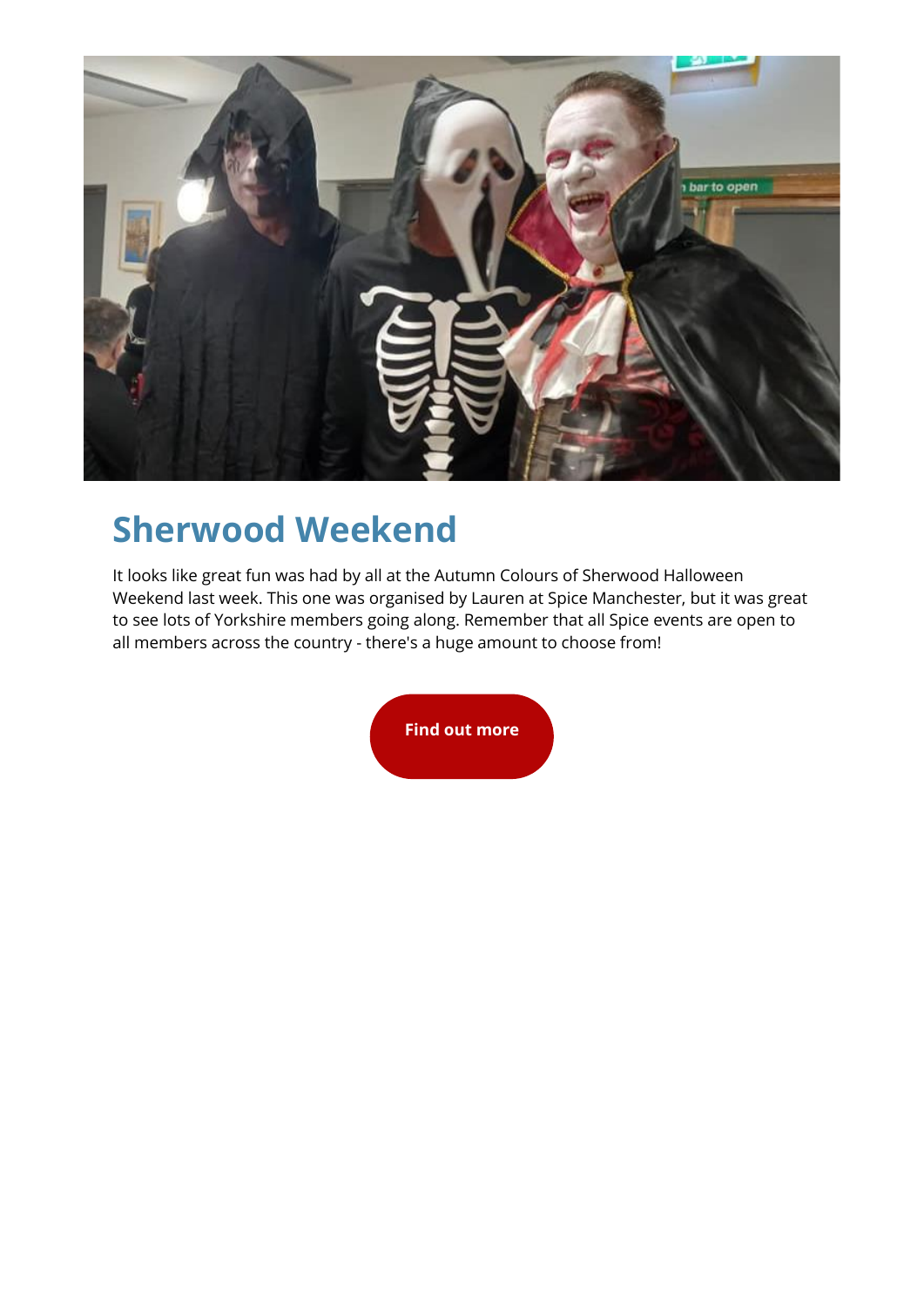

### **Weekend and holiday update**

This weekend is our long-awaited [Winter Warmer Bonfire Weekend](https://spiceuk.lt.acemlna.com/Prod/link-tracker?redirectUrl=aHR0cHMlM0ElMkYlMkZ3d3cuc3BpY2V1ay5jb20lMkZldmVudHMtaG9saWRheXMlMkZ3aW50ZXItd2FybWVyLWJvbmZpcmUtd2Vla2VuZC0wNi1ub3YtMjA=&sig=2FCxQWVWUGaLV9BdKZvJtV4i7kaPePHn1iscRzFSKHWH&iat=1636033262&a=%7C%7C650344965%7C%7C&account=spiceuk%2Eactivehosted%2Ecom&email=1lNuJE%2BrfgC%2F8jRYTdcwIV8mo4ad0FCroTtAVDq%2FbzQ%3D&s=b900027c55ea3ffe9431fd4817f89468&i=203A218A4A5051) which includes a twonight stay, all meals, two guided walks with Roger, a bonfire and lots of fun, all for just £72! We have just two places left if you want to join this one.

Or why not book [next year's Winter Warmer Weekend](https://spiceuk.lt.acemlna.com/Prod/link-tracker?redirectUrl=aHR0cHMlM0ElMkYlMkZ3d3cuc3BpY2V1ay5jb20lMkZldmVudHMtaG9saWRheXMlMkZ3aW50ZXItd2FybWVyLWJvbmZpcmUtd2Vla2VuZC0wNC1ub3YtMjI=&sig=HqGV3uttJJWiS8VeUz4ZKYSycvRjWD5wFo9GUzTi2FY6&iat=1636033262&a=%7C%7C650344965%7C%7C&account=spiceuk%2Eactivehosted%2Ecom&email=1lNuJE%2BrfgC%2F8jRYTdcwIV8mo4ad0FCroTtAVDq%2FbzQ%3D&s=b900027c55ea3ffe9431fd4817f89468&i=203A218A4A5138) now? We will have to increase the price a little next year, but for any bookings taken between now and Monday we will match this year's price of just £72.

If you fancy heading a bit further afield for bonfire night next year, why not join Jamie for the Ballachulish Break 2022 - Stunning Glencoe? You'll have to be quick though as it went on the website last Friday and three-quarters of the places are already taken.

[Ski Les Arcs with Spice Yorkshire](https://spiceuk.lt.acemlna.com/Prod/link-tracker?redirectUrl=aHR0cHMlM0ElMkYlMkZ3d3cuc3BpY2V1ay5jb20lMkZldmVudHMtaG9saWRheXMlMkZza2ktbGVzLWFyY3Mtd2l0aC1zcGljZS15b3Jrc2hpcmU=&sig=4QPaFRVTGXd9xLJcQzL5BG32TVjgbjAXe7ZYvfUkPuRy&iat=1636033262&a=%7C%7C650344965%7C%7C&account=spiceuk%2Eactivehosted%2Ecom&email=1lNuJE%2BrfgC%2F8jRYTdcwIV8mo4ad0FCroTtAVDq%2FbzQ%3D&s=b900027c55ea3ffe9431fd4817f89468&i=203A218A4A5053) is filling up! It would be great to see as many of possible of our Yorkshire skiers on this trip. Our hotel is well placed right by the main lifts at Les Arcs 1800 offering easy access to the massive Paradiski area, one of the largest ski areas in the world, with a combined total of over 425km of pistes.

**[View all weekends and holidays](https://spiceuk.lt.acemlna.com/Prod/link-tracker?redirectUrl=aHR0cHMlM0ElMkYlMkZ3d3cuc3BpY2V1ay5jb20lMkZldmVudHMtaG9saWRheXMlM0Zvd25lciUzREFsbCUyNm1hc3RlckNhdGVnb3J5JTNESG9saWRheXMlMjZtYXN0ZXJDYXRlZ29yeSUzRFdlZWtlbmRzJTI1MjBBd2F5&sig=CafheZgBz6G7N4bLE9eQdm6FUCdbM7WeN8QVSS9k8XzF&iat=1636033262&a=%7C%7C650344965%7C%7C&account=spiceuk%2Eactivehosted%2Ecom&email=1lNuJE%2BrfgC%2F8jRYTdcwIV8mo4ad0FCroTtAVDq%2FbzQ%3D&s=b900027c55ea3ffe9431fd4817f89468&i=203A218A4A5049)**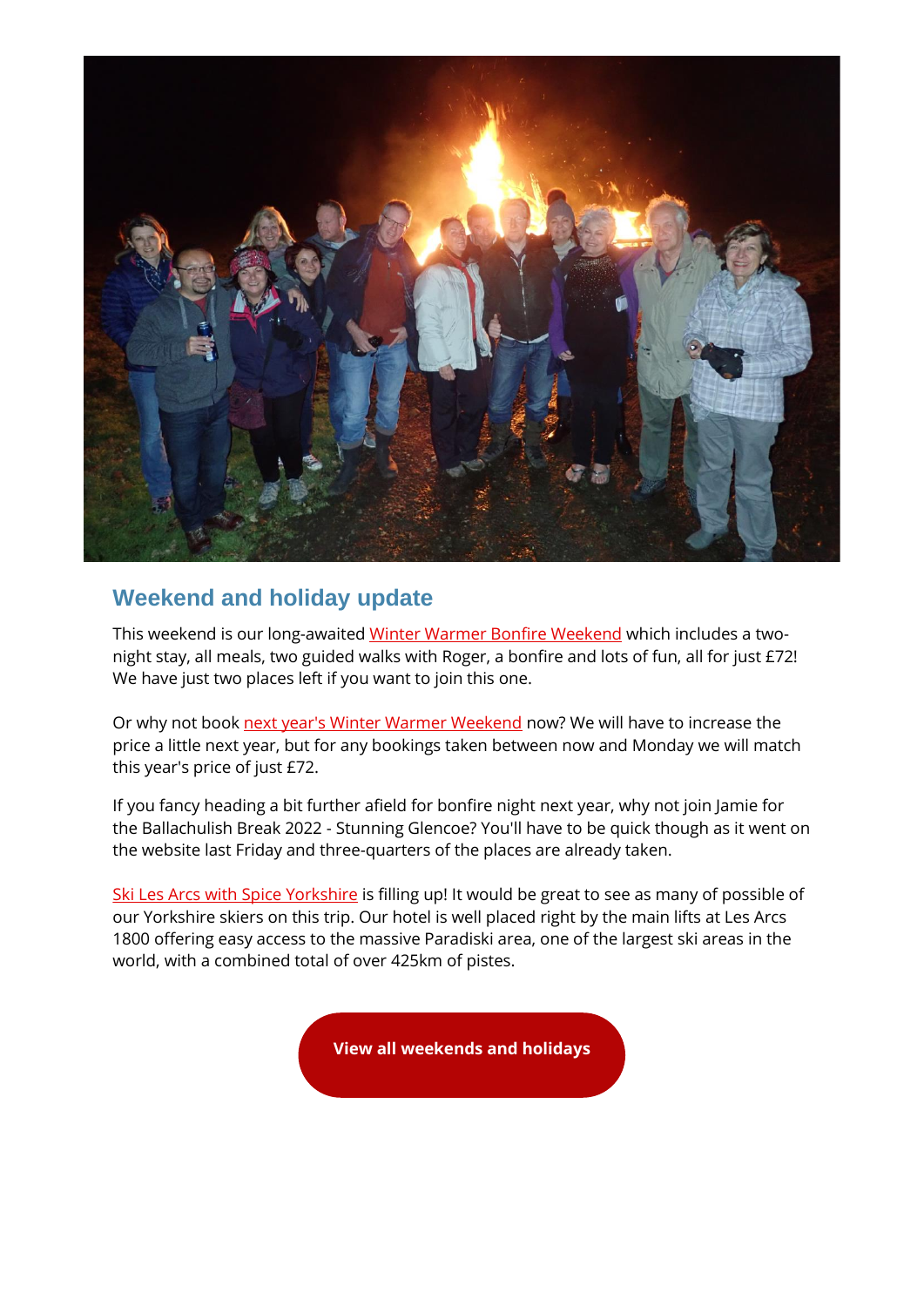# **Featured upcoming events**



## **Saturday Social**

Our next Saturday Social is this weekend. Join Paul at Cavells in Sheffield from 8pm, and remember to book beforehand to qualify for the mystery offer!



## **Spice Curry Club visits Mumbai Lounge**

Next week's curry club is in York - all welcome!

**[View all upcoming events](https://spiceuk.lt.acemlna.com/Prod/link-tracker?redirectUrl=aHR0cHMlM0ElMkYlMkZ3d3cuc3BpY2V1ay5jb20lMkZldmVudHMtaG9saWRheXMlM0ZtYXN0ZXJDYXRlZ29yeSUzREFsbCUyNmNhdGVnb3J5JTNEQWxsJTI2b3duZXIlM0RBbGw=&sig=B5omcfBzG5vC4W9LoVeazuW7xfJujdtu5sLJJVBgSbok&iat=1636033262&a=%7C%7C650344965%7C%7C&account=spiceuk%2Eactivehosted%2Ecom&email=1lNuJE%2BrfgC%2F8jRYTdcwIV8mo4ad0FCroTtAVDq%2FbzQ%3D&s=b900027c55ea3ffe9431fd4817f89468&i=203A218A4A5058)**



### **Lottery Quiz**

It's quiz night next Wednesday. The lottery quiz is a general knowledge quiz with an extra element of luck!

#### **[Learn More](https://spiceuk.lt.acemlna.com/Prod/link-tracker?redirectUrl=aHR0cHMlM0ElMkYlMkZ3d3cuc3BpY2V1ay5jb20lMkZldmVudHMtaG9saWRheXMlMkZzYXR1cmRheS1zb2NpYWwtaW4tc2hlZmZpZWxkLTA2LW5vdi0yMQ==&sig=7jVTHsSwCrQXLEhpfMmBdfeDUmeS7AjzM3qkDrjjBo2F&iat=1636033262&a=%7C%7C650344965%7C%7C&account=spiceuk%2Eactivehosted%2Ecom&email=1lNuJE%2BrfgC%2F8jRYTdcwIV8mo4ad0FCroTtAVDq%2FbzQ%3D&s=b900027c55ea3ffe9431fd4817f89468&i=203A218A4A5139)**

**[Learn More](https://spiceuk.lt.acemlna.com/Prod/link-tracker?redirectUrl=aHR0cHMlM0ElMkYlMkZ3d3cuc3BpY2V1ay5jb20lMkZldmVudHMtaG9saWRheXMlMkZzcGljZS1jdXJyeS1jbHViLXZpc2l0cy1tdW1iYWktbG91bmdlLXlvcms=&sig=9QJioWsfimVANsNZLDHqeDsH8Ap3QehQDET2AHtBdTNA&iat=1636033262&a=%7C%7C650344965%7C%7C&account=spiceuk%2Eactivehosted%2Ecom&email=1lNuJE%2BrfgC%2F8jRYTdcwIV8mo4ad0FCroTtAVDq%2FbzQ%3D&s=b900027c55ea3ffe9431fd4817f89468&i=203A218A4A5140) [Learn More](https://spiceuk.lt.acemlna.com/Prod/link-tracker?redirectUrl=aHR0cHMlM0ElMkYlMkZ3d3cuc3BpY2V1ay5jb20lMkZldmVudHMtaG9saWRheXMlM0ZtYXN0ZXJDYXRlZ29yeSUzREFsbCUyNmNhdGVnb3J5JTNEUXVpeiUyNTIwbmlnaHQlMjZvd25lciUzRFNwaWNlJTI1MjBZb3Jrc2hpcmU=&sig=HYPH7ApJsbHEy8pzrFsgiFc6Qg6gxGawY3QpaqdvQaG&iat=1636033262&a=%7C%7C650344965%7C%7C&account=spiceuk%2Eactivehosted%2Ecom&email=1lNuJE%2BrfgC%2F8jRYTdcwIV8mo4ad0FCroTtAVDq%2FbzQ%3D&s=b900027c55ea3ffe9431fd4817f89468&i=203A218A4A5057)**